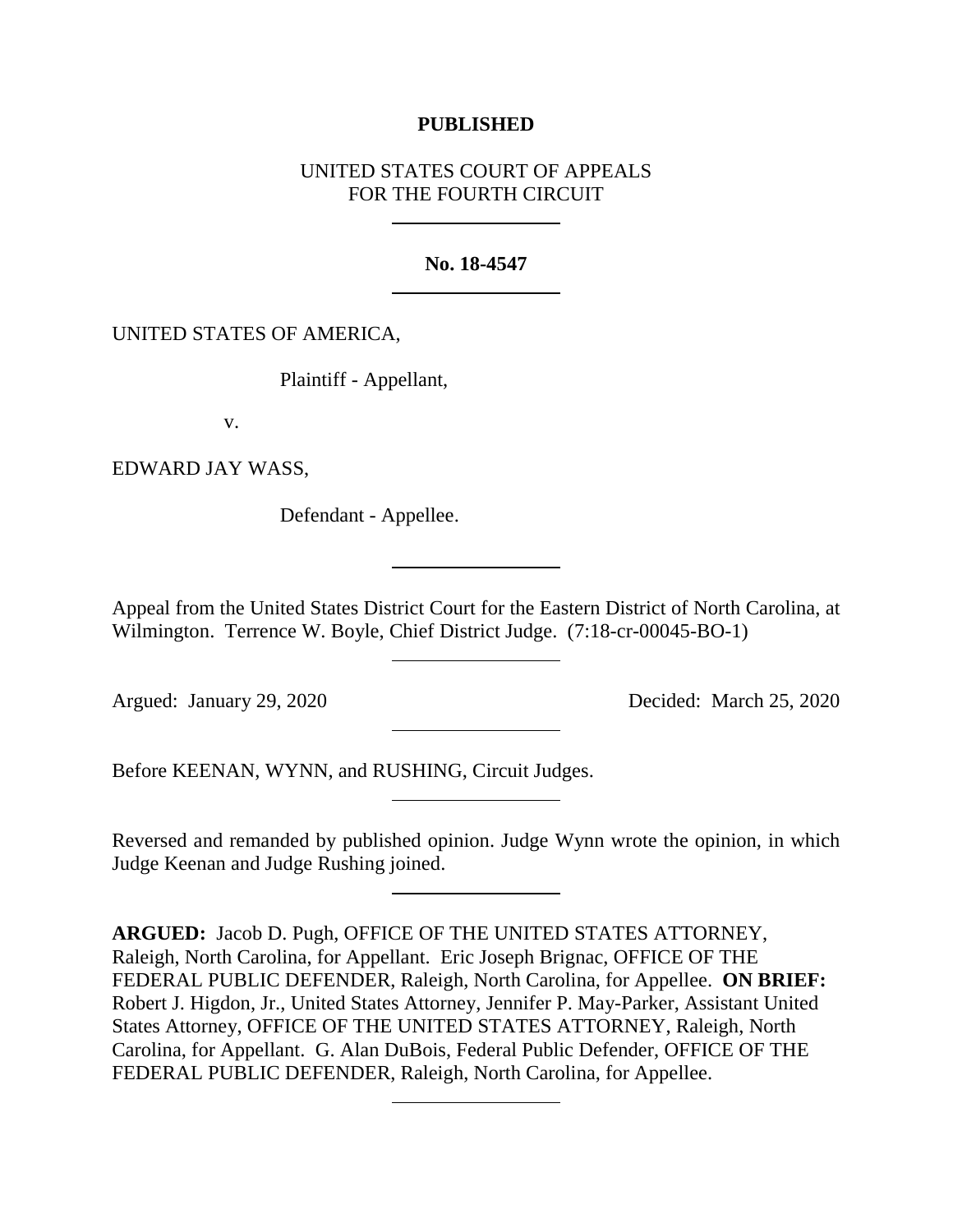WYNN, Circuit Judge:

Defendant Edward Wass was indicted in March 2018 for a violation of the Sex Offender Registration and Notification Act ("SORNA"), 18 U.S.C. § 2250(a). The indictment alleged that between September 2016 and February 2018, Wass traveled interstate and knowingly failed to register as a sex offender as he was required to do pursuant to SORNA. The district court dismissed the indictment on the ground that SORNA is unconstitutional under the nondelegation doctrine and the ex post facto clause. The Government timely appealed.

Because binding precedent establishes that application of SORNA to Wass does not violate the nondelegation doctrine or the ex post facto clause, we reverse the dismissal of the indictment and remand for further proceedings.

# I.

In 1995, Wass was convicted of two sexual offenses in Florida and sentenced to one year each of custody and community control as well as seven years of probation. His probation was revoked in 1998, after which he served another year in custody and an additional fifteen years of probation.<sup>[1](#page-1-0)</sup> He completed his probation in 2014.

In July 2006—well after Wass's sex-offense convictions had become final— Congress enacted SORNA. Sex Offender Registration and Notification Act, Pub. L. No.

<span id="page-1-0"></span><sup>&</sup>lt;sup>1</sup> The record does not specify why Wass's probation was revoked.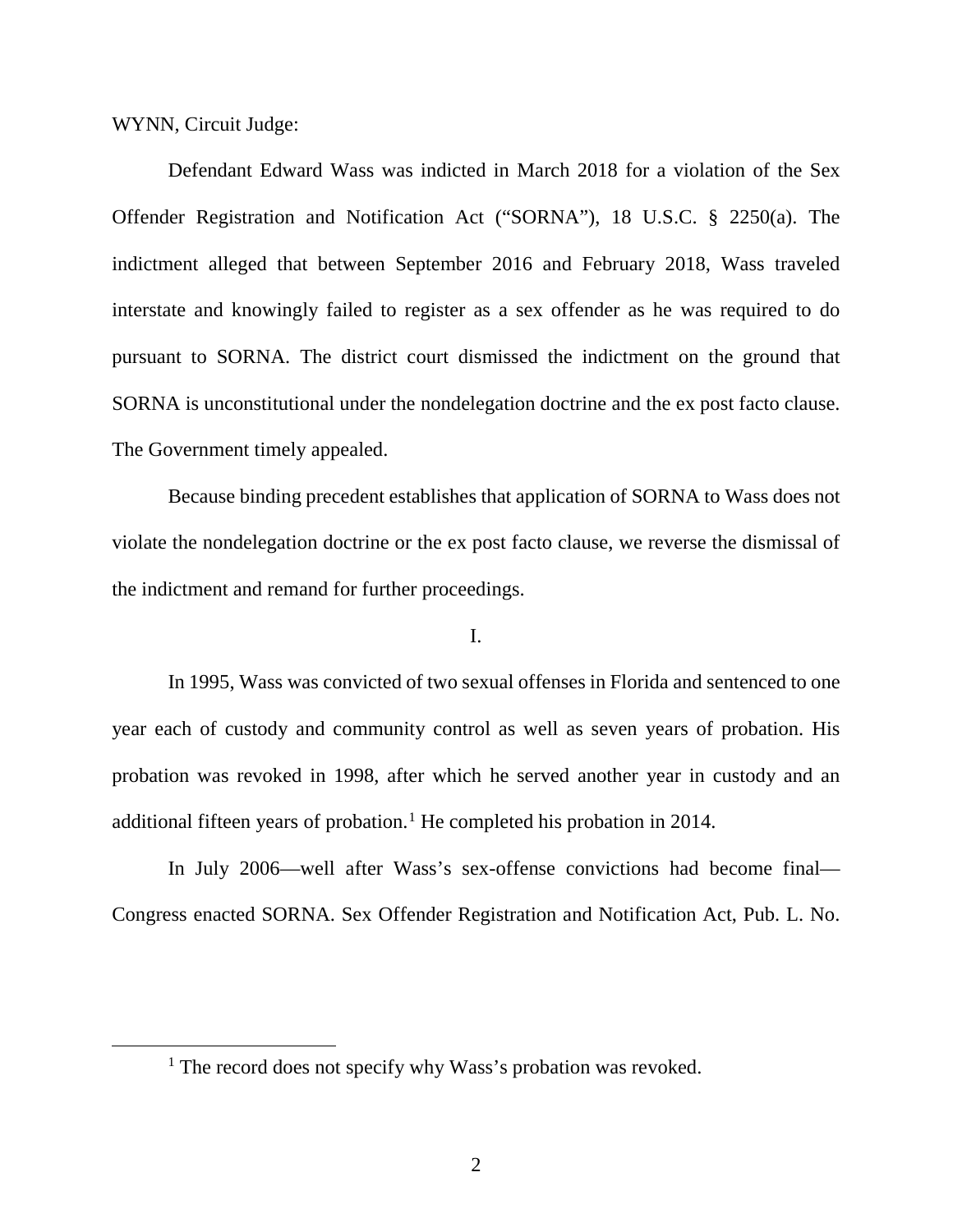109-[2](#page-2-0)48, 120 Stat. 587 (2006).<sup>2</sup> SORNA requires a sex offender—that is, "an individual who was convicted of a sex offense," 34 U.S.C. § 20911(1)—to "register, and keep the registration current, in each jurisdiction where the offender resides, where the offender is an employee, and where the offender is a student," *id.* § 20913(a). The duration of the registration requirement depends on the severity of the underlying sex offense, *id.* § 20915(a), and whether the offender "maintains a clean record," *id.* § 20915(b)(1).

Under SORNA, Congress made failure to register a crime. 18 U.S.C. § 2250(a). Relevant here, that statute provides that "[w]hoever  $\dots$  (1) is required to register under  $[SORNA]$ ; ...  $[(2)]$  travels in interstate or foreign commerce ...; and (3) knowingly fails to register or update a registration as required by [SORNA]; shall be fined . . . or imprisoned not more than 10 years, or both." *Id.*

In March 2018, a grand jury returned an indictment charging Wass under § 2250(a). Specifically, the indictment alleged that "[d]uring a period of time beginning at a date unknown, but no later than September 2016, and continuing through on or about February 27, 2018," Wass, "being required to register under [SORNA], and having traveled in interstate commerce, did knowingly fail to register as required by" SORNA. J.A. 6.<sup>[3](#page-2-1)</sup> The indictment did not specify where Wass allegedly traveled. On Wass's motion, the district court dismissed the indictment, citing the nondelegation doctrine and the ex post facto

<span id="page-2-1"></span><span id="page-2-0"></span> <sup>2</sup> SORNA was originally codified at 42 U.S.C. § <sup>16901</sup> *et seq.* It was later transferred to 34 U.S.C. § 20901 *et seq.*

 $3$  Citations to "J.A.  $\cdots$  refer to the Joint Appendix filed by the parties in this appeal.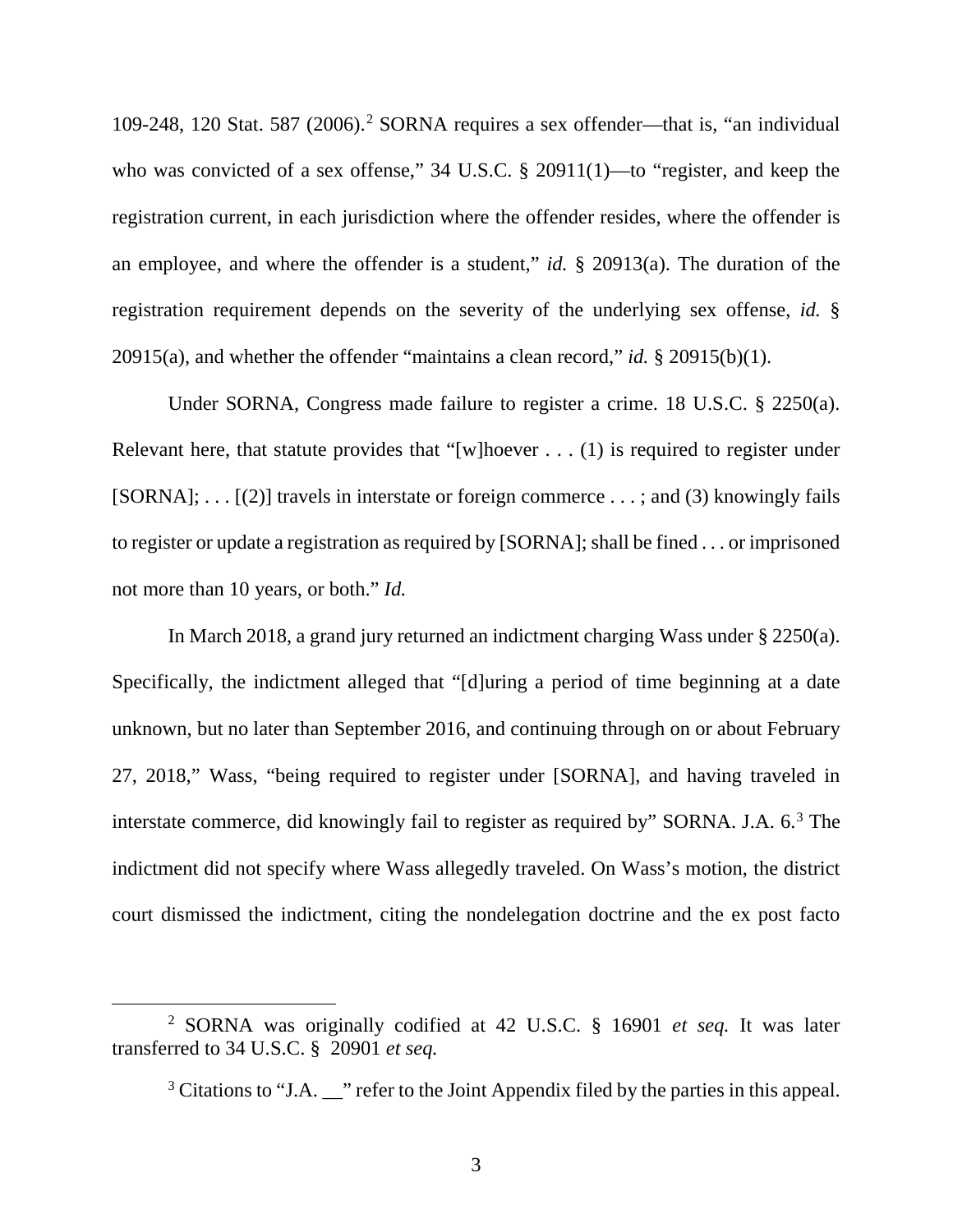clause. *United States v. Wass*, No. 7:18-CR-45-BO, 2018 WL 3341180, at \*2–5 (E.D.N.C. July 6, 2018).

"We review a district court's decision to grant a motion to dismiss an indictment *de novo*." *United States v. Saunders*, 828 F.3d 198, 204 (4th Cir. 2016) (quoting *United States v. Good*, 326 F.3d 589, 591 (4th Cir. 2003)). Upon de novo review, we reverse.

### II.

The first issue before us is whether the district court correctly found that the application of SORNA to sex offenders, like Wass, whose offenses predate Congress's enactment of SORNA ("pre-SORNA offenders"), violates the nondelegation doctrine because SORNA improperly delegated to the Attorney General the question of whether the statute would apply to pre-SORNA offenders.

"The nondelegation doctrine bars Congress from transferring its legislative power to another branch of Government." *Gundy v. United States*, 139 S. Ct. 2116, 2121 (Kagan, J.) (plurality opinion), *reh'g denied*, 140 S. Ct. 579 (2019); *see also id.* at 2123 (citing U.S. Const. art. I, § 1). But Congress "may confer substantial discretion on executive agencies to implement and enforce the laws" as long as it "has supplied an intelligible principle to guide the delegee's use of discretion." *Id.* at 2123 (citing *Mistretta v. United States*, 488 U.S. 361, 372 (1989)).

When Congress enacted SORNA, it authorized the Attorney General "to specify the applicability of the [registration] requirements . . . to sex offenders convicted before . . . [SORNA's] enactment." 34 U.S.C. § 20913(d); *see also Reynolds v. United States*, 565 U.S. 432, 435 (2012) (holding that SORNA's "registration requirements do not apply to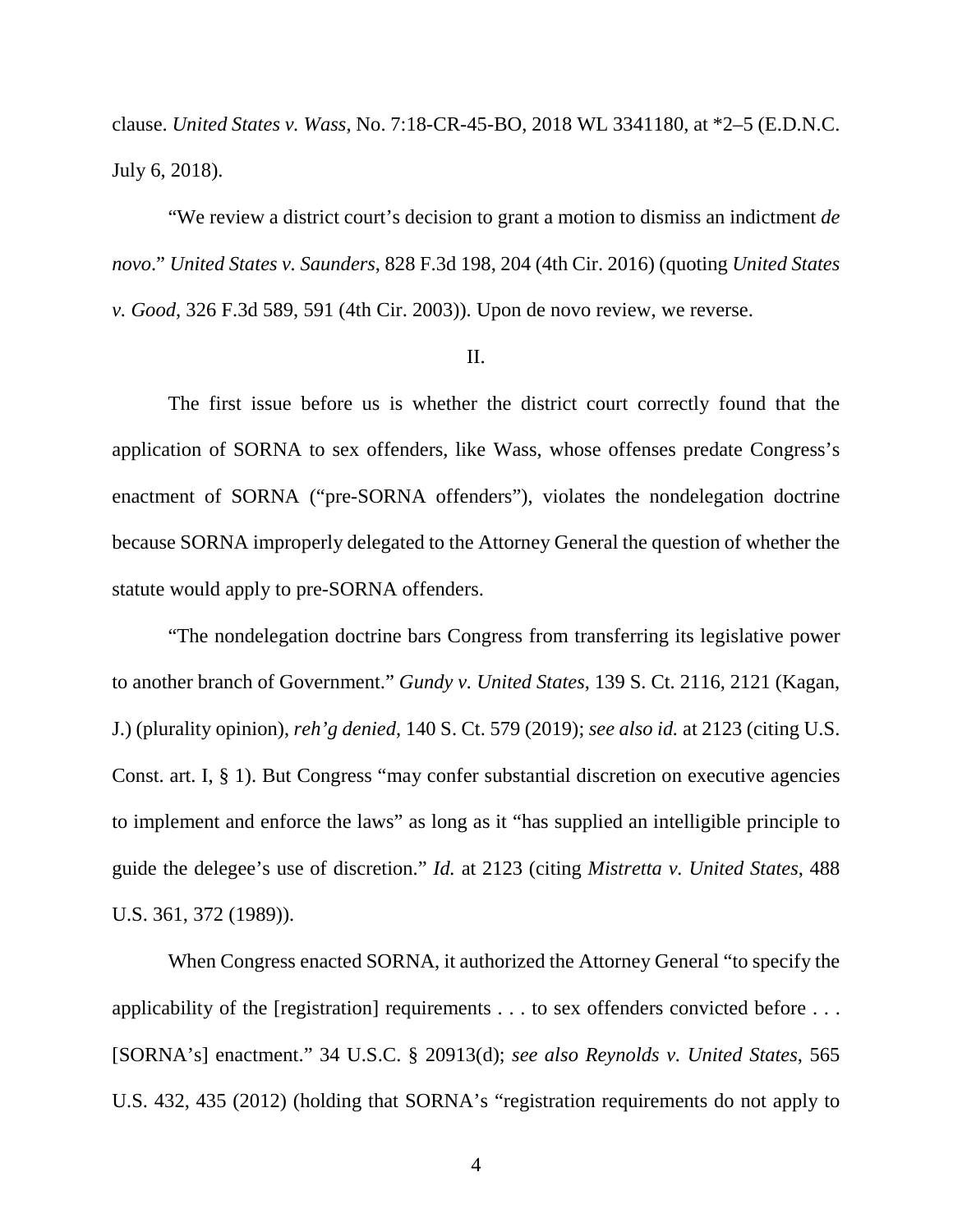pre-[SORNA] offenders until the Attorney General specifies that they do apply"). Pursuant to this authority, the Attorney General issued regulations, finalized in 2011, applying SORNA's requirements to "all sex offenders, including sex offenders convicted of the offense for which registration is required prior to the enactment" of SORNA. 28 C.F.R. § 72.3 (2011).

Wass argues that the nondelegation doctrine renders SORNA unconstitutional as applied to pre-SORNA offenders like himself. Specifically, he contends that § 20913(d) violates the nondelegation doctrine because he interprets the statute's language granting the Attorney General "the authority to specify the applicability" of SORNA's requirements to pre-SORNA offenders as meaning that Congress refused to decide the question of whether SORNA would apply *at all* to pre-SORNA offenders, instead punting that decision to the Attorney General. 34 U.S.C. § 20913(d). The district court understood § 20913(d) in the same way. *See Wass*, 2018 WL 3341180, at \*1, \*3 ("[SORNA] did not take a position on what to do with individuals who had been convicted of a registrable sex offense prior to the law's passage. Instead, Congress made that responsibility the Attorney General's. ... The Attorney General . . . was granted the freedom to apply SORNA to all pre-[SORNA] offenders, to draw distinctions between various groups based on no particular congressional mandate, or to not apply SORNA at all.").

But the Supreme Court disagrees: "This Court has already interpreted § 20913(d) to say something different—to *require* the Attorney General to apply SORNA to all pre- [SORNA] offenders as soon as feasible." *Gundy*, 139 S. Ct. at 2123 (Kagan, J.) (plurality opinion) (emphasis added) (citing *Reynolds*, 565 U.S. at 442–43). Thus, the "Attorney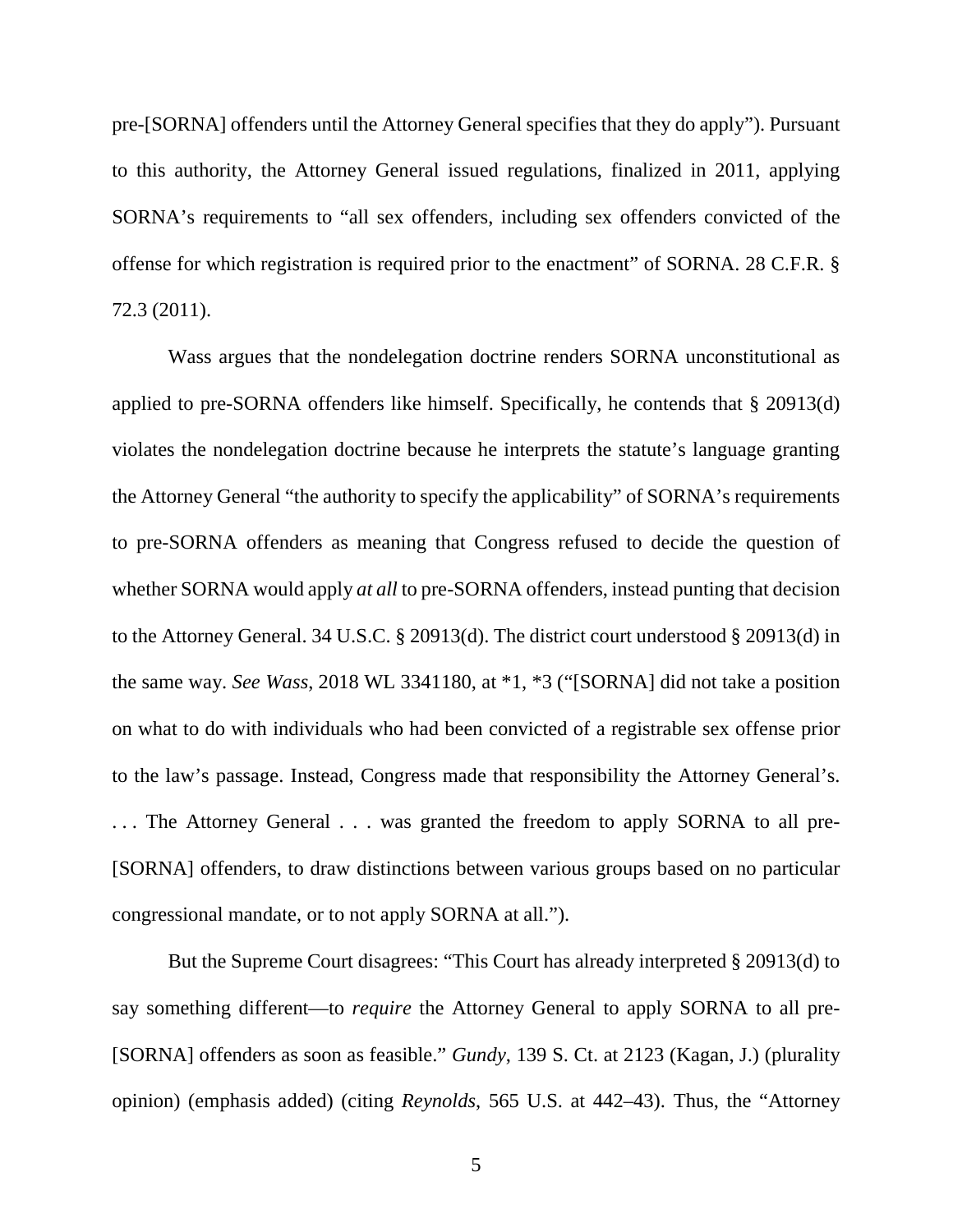General's discretion extends only to considering and addressing feasibility issues." *Id.* at 2124. That is, Congress intended to give the Attorney General "the time needed (if any) to address the various implementation issues involved in getting pre-[SORNA] offenders into the registration system." *Id.* at 2128. The plurality in *Gundy* concluded that such "delegation easily passes constitutional muster." *Id.* at 2121.

Wass argues that *Gundy* is not determinative because it was a split (4-1-3) opinion. *See* Response Br. at 8.[4](#page-5-0) We cannot agree.

"It is well established . . . that when a decision of the Court lacks a majority opinion, the opinion of the Justices concurring in the judgment on the 'narrowest grounds' is to be regarded as the Court's holding." *A.T. Massey Coal Co. v. Massanari*, 305 F.3d 226, 236 (4th Cir. 2002) (quoting *Marks v. United States*, 430 U.S. 188, 193 (1977)). Three Justices joined Justice Kagan in her plurality opinion in *Gundy*, and Justice Alito concurred in the judgment, writing:

If a majority of this Court were willing to reconsider the approach we have taken [to the nondelegation doctrine] for the past 84 years, I would support that effort. But because a majority is not willing to do that, it would be freakish to single out the provision at issue here for special treatment. Because I cannot say that [SORNA] lacks a discernable standard that

is adequate under the approach this Court has taken for many years, I vote to affirm.

*Gundy*, 139 S. Ct. at 2131 (Alito, J., concurring). Thus, "the narrowest common ground that five Justices stood upon in *Gundy* is that the SORNA delegation did not violate long-

<span id="page-5-0"></span> <sup>4</sup> Counsel conceded at oral argument that *Gundy* resolves this question. Oral Arg. at 4:30–5:06, https://www.ca4.uscourts.gov/OAarchive/mp3/18-4547-20200129.mp3. We nevertheless address it to make this Court's position clear.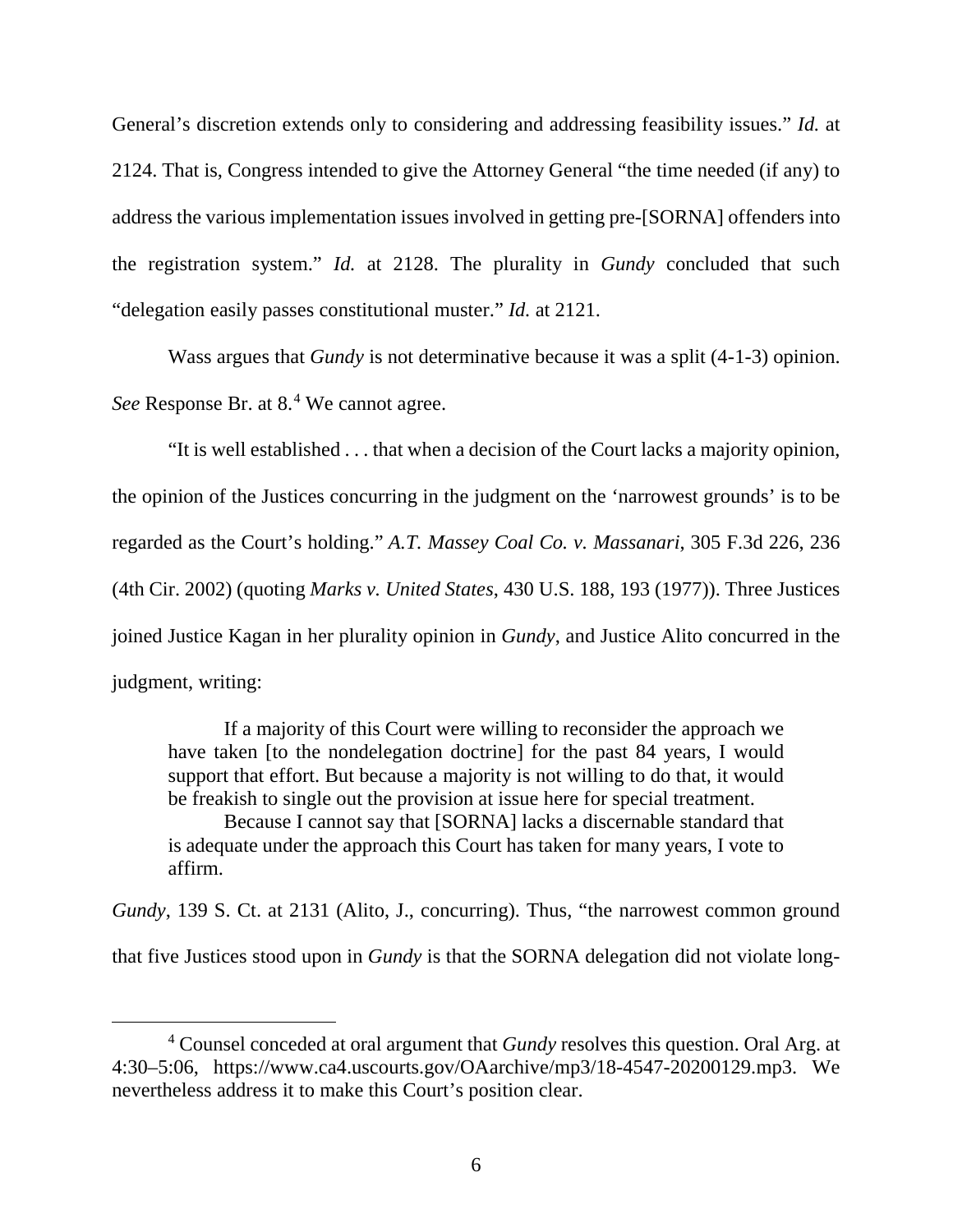standing delegation doctrine analysis." *United States v. Glenn*, 786 F. App'x 410, 411–12 (4th Cir. 2019) (per curiam). Accordingly, we hold that Wass's argument is precluded by *Gundy*.

#### III.

As to the second issue, Wass's ex post facto arguments fare no better. The Constitution forbids Congress or the states from passing any ex post facto law. *See* U.S. Const. art. I, § 9, cl. 3; *id.* § 10, cl. 1. An ex post facto law is one that "imposes a punishment for an act which was not punishable at the time it was committed; or imposes additional punishment to that then prescribed." *Weaver v. Graham*, 450 U.S. 24, 28 (1981) (quoting *Cummings v. Missouri*, 71 U.S. (4 Wall.) 277, 325–326 (1866)), *limited on other grounds by Cal. Dep't of Corr. v. Morales*, 514 U.S. 499, 506 n.3 (1995). The Constitution's prohibition on ex post facto laws "ensures that individuals have fair warning of applicable laws and guards against vindictive legislative action." *Peugh v. United States*, 569 U.S. 530, 544 (2013) (citing *Weaver*, 450 U.S. at 28–29).

Because the ex post facto clause forbids "retroactive *punishment*," *Smith v. Doe*, 538 U.S. 84, 92 (2003) (emphasis added), a threshold question is whether a statute challenged on ex post facto grounds in fact authorizes punishment. "If the intention of the legislature was to impose punishment, that ends the inquiry"; retroactive application of such a punishment would violate the Constitution. *Id.* But if the legislature's intention "was to enact a regulatory scheme that is civil and nonpunitive," courts must examine "whether the statutory scheme is so punitive either in purpose or effect as to negate" that intention.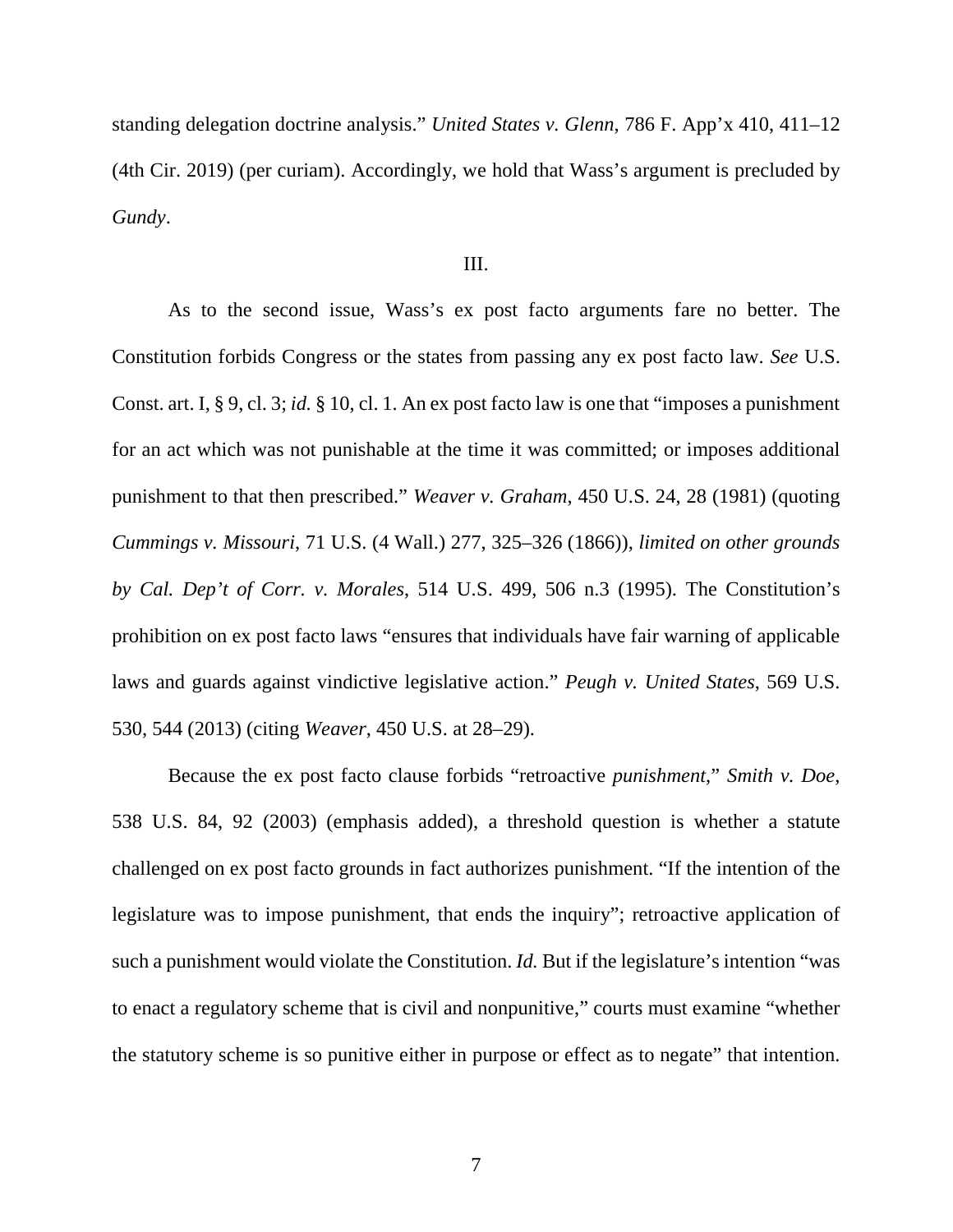*Id.* (quoting *Kansas v. Hendricks*, 521 U.S. 346, 361 (1997)) (internal quotation marks omitted).

Wass's ex post facto challenge to SORNA is twofold. First, he challenges the application of the criminal sanctions of 18 U.S.C. § 2250(a) to pre-SORNA offenders. Second, he alleges that SORNA's registration requirement is itself so punitive that it constitutes punishment that cannot constitutionally be applied to pre-SORNA offenders. We hold that SORNA does not violate the ex post facto clause under either theory.

#### A.

As to Wass's first challenge—the application of the criminal sanctions of 18 U.S.C. § 2250(a) to pre-SORNA offenders—there is no doubt that § 2250(a), which authorizes imprisonment, is punitive. The question is thus what behavior it punishes. If the statute punishes pre-SORNA offenders for their underlying (pre-SORNA) sex offenses, it violates the ex post facto clause. If it punishes post-SORNA conduct, it does not.

This Court has already answered this question. In *United States v. Gould*, we rejected an ex post facto challenge to SORNA. 568 F.3d 459, 466 (4th Cir. 2009). The defendant in *Gould* was convicted of a sex offense in 1985. *Id.* at 461. In August 2006, after Congress enacted SORNA, the defendant moved from Pennsylvania to Maryland. *Id.* at 462. He failed to register in Maryland and was indicted. *Id.* We held that § 2250(a) punishes the failure to register *after* SORNA's enactment and therefore that the defendant's "punishment does not violate the Ex Post Facto Clause." *Id.* at 466.

Wass argues that *Gould*'s reasoning has been undermined by the Supreme Court's decision in *Carr v. United States*. *Carr* involved a defendant who had been convicted of a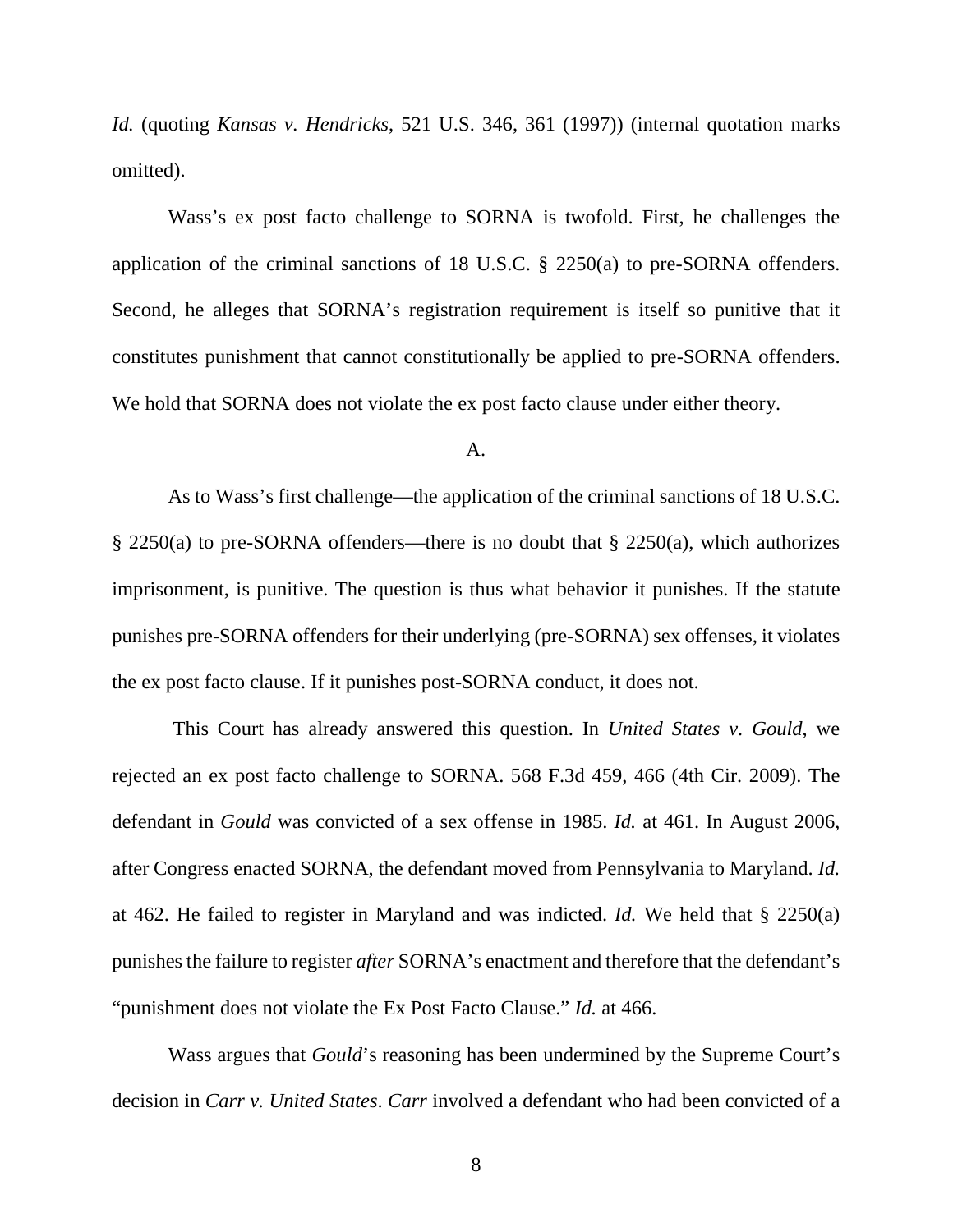sex offense, moved between states, and failed to register in the new state—*all* before the enactment of SORNA. 560 U.S. 438, 442 (2010) (noting the defendant's 2004 sex-offense conviction and 2004 or 2005 interstate move, after which he did not register, either before or after SORNA's enactment). The Supreme Court held that § 2250 "does not extend to preenactment travel" like that of the *Carr* defendant. *Id.* at 458.

Importantly, in reaching this conclusion, the Supreme Court held that "the elements of § 2250 should be read sequentially." *Id.* at 446. The Court also held that the first element "is not a predicate sex-offense conviction. It is a requirement 'to register under [SORNA].'" *Id.* at 447 n.4 (quoting 18 U.S.C.  $\S$  22[5](#page-8-0)0(a)(1)).<sup>5</sup> Thus, "the statutory sequence begins when a person becomes subject to SORNA's registration requirements. The person must then travel in interstate commerce and thereafter fail to register." *Id.* at 446. And each of these elements must "necessarily postdate SORNA's enactment because a sex offender could not have been required to register under SORNA until SORNA became the law." *Id.* The Supreme Court therefore concluded that "[l]iability under § 2250 . . . cannot be predicated on pre-SORNA travel." *Id.* at 442.[6](#page-8-1)

<span id="page-8-0"></span><sup>&</sup>lt;sup>5</sup> These two categories are not coextensive. Having a predicate sex-offense conviction alone is not enough to be required to register. As noted, for some sex offenders, the registration requirement is time-limited. *See* 34 U.S.C. § 20915.

<span id="page-8-1"></span><sup>6</sup> Because the Court found that "§ 2250 does not *extend* to preenactment travel," it did not reach the question of whether *applying* SORNA to pre-SORNA travel or to pre-SORNA offenders would violate the ex post facto clause. *Carr*, 560 U.S. at 458 (emphasis added); *see id.* at 455 n.9.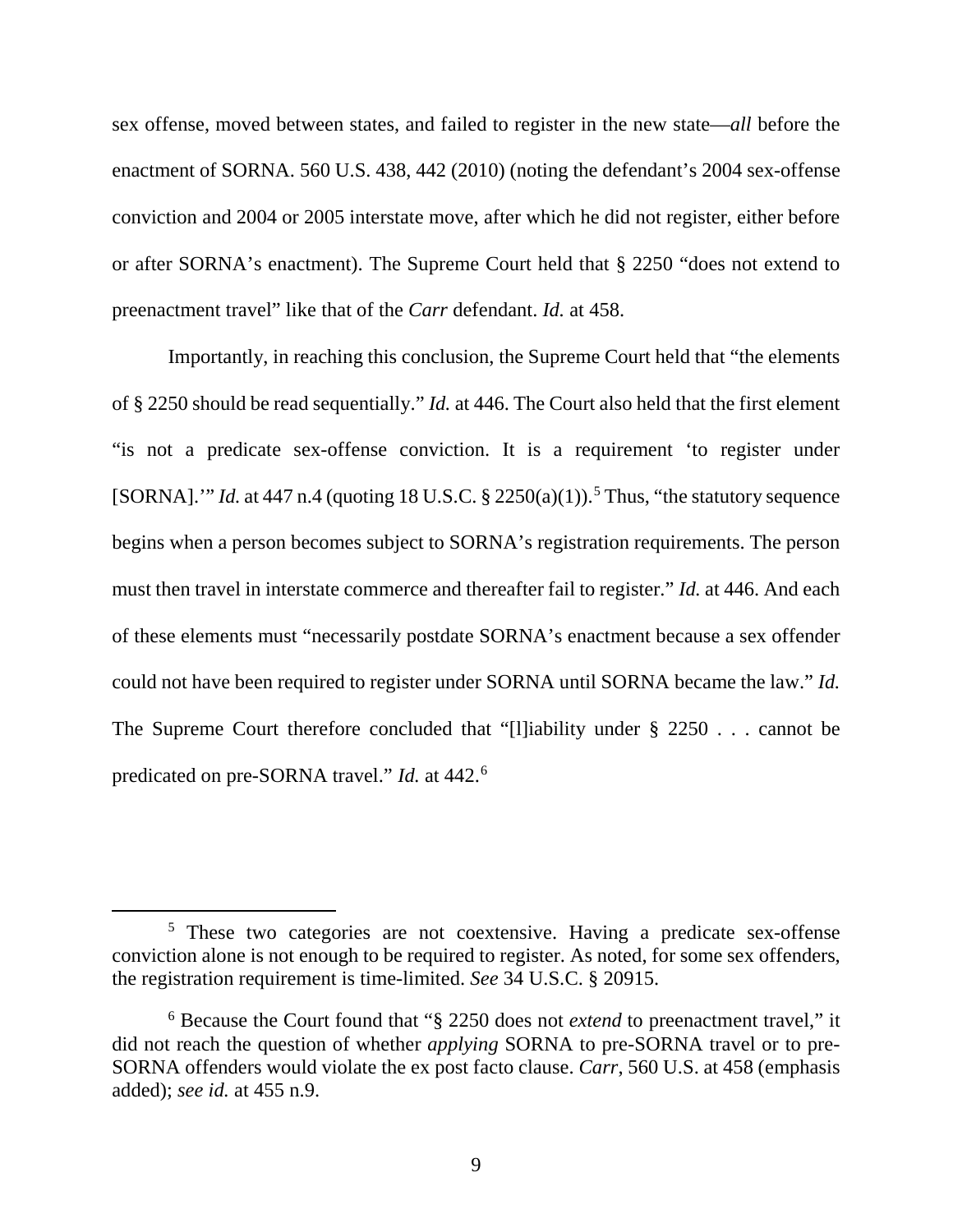None of this reasoning undermines the key holding of *Gould*: that SORNA punishes conduct that occurs after its enactment. Nevertheless, Wass argues that, after *Carr*, "*Gould*  is simply incorrect (or at least incomplete) when it holds that Section 2250(a) punishes only the failure to register." Response Br. at 11. We do not read *Gould* to say that § 2250(a) punishes *only* the failure to register, ignoring the other two elements.

However, it is true that *Gould* rejected the defendant's appeal even though the defendant's August 2006 interstate travel preceded his February 2007 requirement to register. *Gould*, 568 F.3d at 462, 465; *see United States v. Hatcher*, 560 F.3d 222, 229 (4th Cir. 2009) ("SORNA's registration requirements did not apply to pre-SORNA offenders until the Attorney General issued the interim rule on February 28, 2007."). Under *Carr*'s sequential understanding of the § 2250(a) elements, *Gould* has been limited by *Carr*, because an offender's interstate travel must take place *after* the offender is required to register. *Carr*, 560 U.S. at 447. But for purposes of this case, *Gould*'s key point—that SORNA punishes new conduct—still stands after (and is reinforced by) *Carr*. *Gould*, 568 F.3d at 466.<sup>[7](#page-9-0)</sup> *Carr* merely clarified the elements required for a § 2250(a) violation.

<span id="page-9-0"></span> <sup>7</sup> Unsurprisingly, several of our sister circuits have issued decisions after *Carr* rejecting ex post facto challenges from pre-SORNA offenders whose interstate travel and failure to register occurred after they had become subject to SORNA's registration requirement. *E.g.*, *United States v. Billiot*, 785 F.3d 1266, 1269 (8th Cir. 2015) (citing the pre-*Carr* circuit precedent of *United States v. May*, 535 F.3d 912, 920 (8th Cir. 2008), *abrogated on other grounds by Reynolds*, 565 U.S. 432); *United States v. White*, 782 F.3d 1118, 1126–27 (10th Cir. 2015) (holding that the panel remained bound by the pre-*Carr* decision of *United States v. Lawrance*, 548 F.3d 1329 (10th Cir. 2008)); *United States v. Torres*, 767 F.3d 426, 430 (5th Cir. 2014); *United States v. Lott*, 750 F.3d 214, 220 (2d Cir. 2014) (citing pre-*Carr* Second Circuit precedent, *United States v. Guzman*, 591 F.3d 83 (2d Cir.), *as amended* (Jan. 8, 2010), and stating that "[t]here is no superseding authority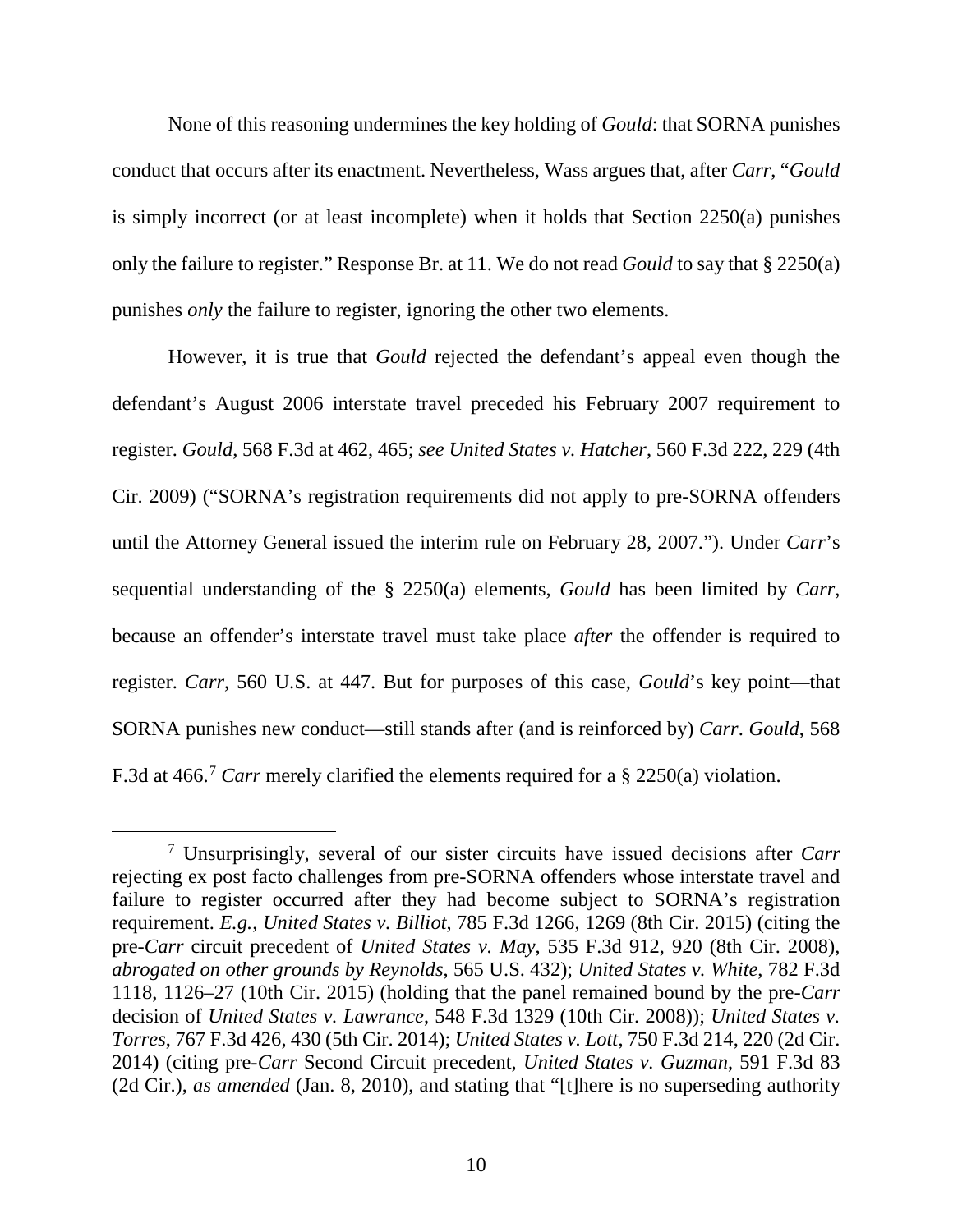To the extent there is any doubt about this Court's position after *Carr*, we hold that application of § 2250(a) does not violate the ex post facto clause as long as, after SORNA's enactment, the defendant: (1) was required to register, (2) traveled in interstate commerce, and (3) knowingly failed to register (in that order). *See* 1[8](#page-10-0) U.S.C. § 2250(a);<sup>8</sup> *Carr*, 560 U.S. at 447 & n.4; *see also Gould*, 568 F.3d at 466.

Here, "[n]o one disputes that Mr. Wass's 1995 Florida convictions are of the type that would require him to register," Response Br. at 1, and the indictment alleges that his travel and knowing failure to register occurred well after SORNA's enactment, *see* J.A. 6.[9](#page-10-1)

Wass's other argument regarding § 2250(a) is equally unavailing. He attempts to rely on cases in which this Court found an ex post facto violation when a district court revoked a defendant's supervised release and imposed a sentence on the basis of a statute that changed or was enacted after the defendant committed the underlying offense. *See* Response Br. at 12 (citing *United States v. Lominac*, 144 F.3d 308, 312 (4th Cir. 1998), *abrogated by Johnson v. United States*, 529 U.S. 694 (2000); *United States v. Parriett*, 974

 $\overline{a}$ 

that causes us to revisit that holding"); *United States v. Parks*, 698 F.3d 1, 4–5 (1st Cir. 2012); *United States v. Felts*, 674 F.3d 599, 606 (6th Cir. 2012). Moreover, in unpublished decisions, this Court has continued to rely on *Gould* after *Carr*. *E.g.*, *United States v. Sampsell*, 541 F. App'x 258, 260 (4th Cir. 2013) (per curiam); *United States v. Burns*, 418 F. App'x 209, 212 (4th Cir. 2011) ("[The defendant] overlooks the fact that his failure-toregister conviction stems from post-enactment conduct.").

<span id="page-10-0"></span><sup>&</sup>lt;sup>8</sup> Of course, the statute provides other means to satisfy the second and third elements—for example, traveling in foreign rather than interstate commerce. 18 U.S.C. §  $2250(a)(2)(B)$ .

<span id="page-10-1"></span><sup>9</sup> Wass concedes that the alleged travel and failure to register postdate SORNA's enactment. *See* Response Br. at 11–12.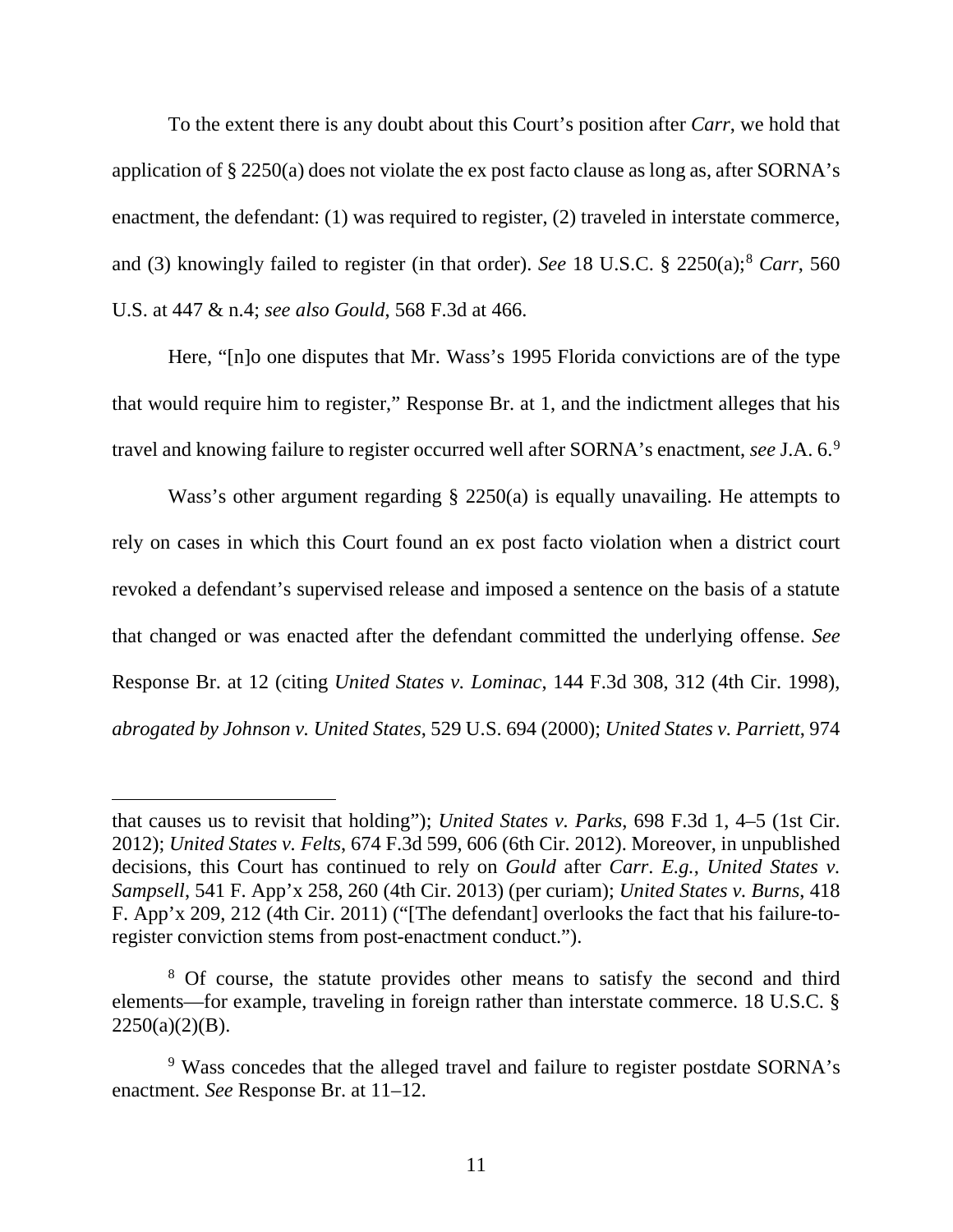F.2d 523, 525–26 (4th Cir. 1992)). But supervised release, and any revocation sentence based on a supervised release violation, is "a component of [the defendant's] underlying original sentence." *United States v. Venable*, 943 F.3d 187, 194 (4th Cir. 2019) (citing *United States v. Ketter*, 908 F.3d 61, 65 (4th Cir. 2018)); *see also Parriett*, 974 F.2d at 526 ("[T]he revision of the supervised release statute altered the legal consequences of [the defendant]'s original crime, and therefore . . . the amendment cannot be applied to [the defendant] without violating the *ex post facto* clause.").

By contrast, as discussed, a SORNA violation constitutes a new criminal offense. *Gould*, 568 F.3d at 466; *see Carr*, 560 U.S. at 447; *cf. United States v. Mitchell*, 209 F.3d 319, 322 (4th Cir. 2000) (rejecting an ex post facto challenge to a conviction under 18 U.S.C.  $\S$  922(g)(9), even though the defendant's predicate domestic-violence conviction occurred before the relevant statutory amendment, "because the conduct prohibited by § 922(g)(9) is the *possession* of a firearm," which in the defendant's case came after the amendment); *United States v. Presley*, 52 F.3d 64, 68 (4th Cir. 1995) (rejecting a similar ex post facto challenge to an Armed Career Criminal Act sentencing enhancement), *abrogated on other grounds by Johnson v. United States*, 559 U.S. 133 (2010).

Here, because, after SORNA's enactment, Wass "bec[ame] subject to SORNA's registration requirements," allegedly "travel[ed] in interstate commerce," and "thereafter [allegedly] fail[ed] to register," he was properly indicted for a violation of § 2250. *Carr*, 560 U.S. at 446. Accordingly, Wass's ex post facto challenge to § 2250 is without merit.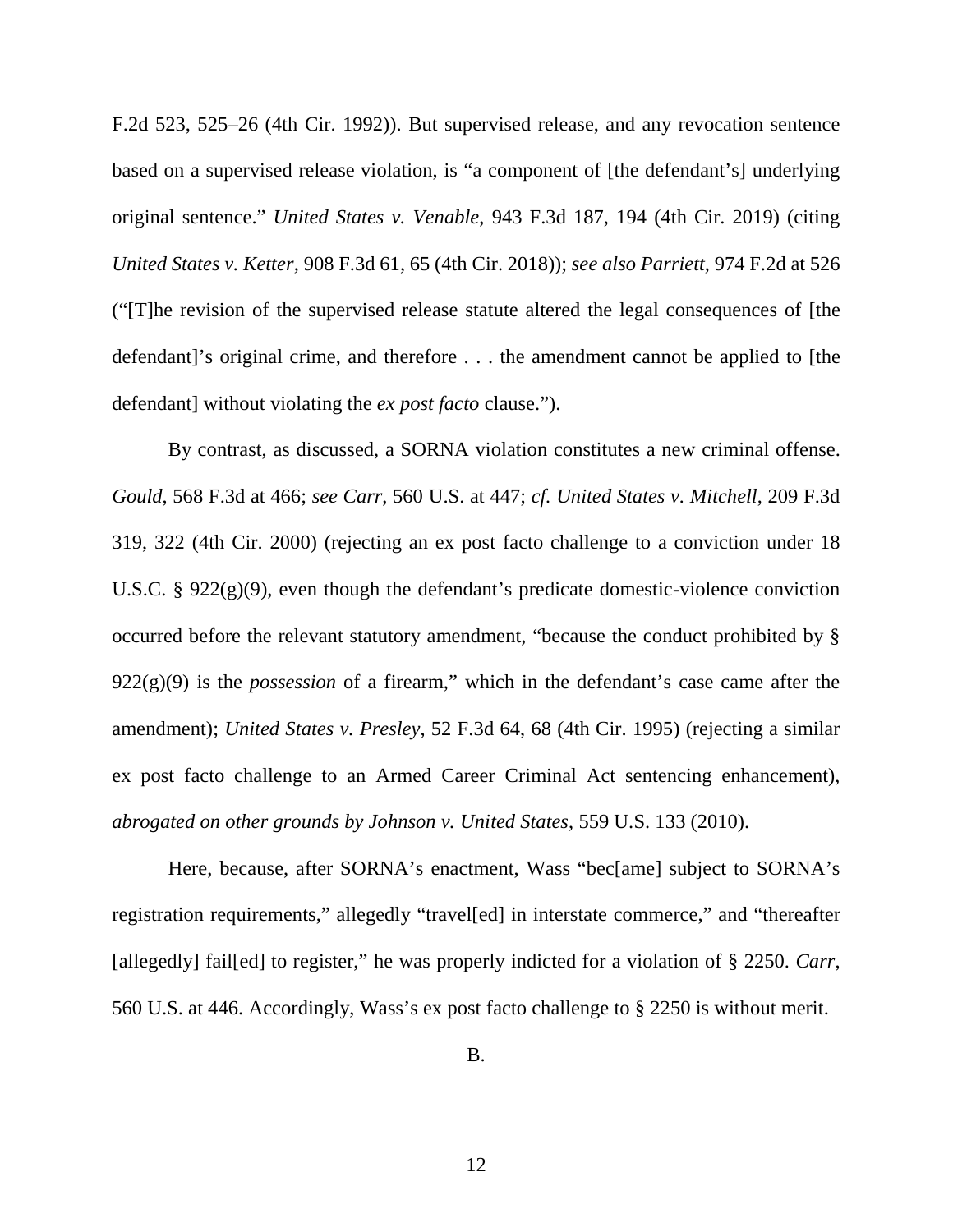Wass alternatively contends that the registration requirement itself is so punitive that it constitutes punishment for the underlying sex offense, and thus that requiring him to register violates the ex post facto clause.

Congress intended SORNA's registration requirements "to create a non-punitive regulatory framework to keep track of sex offenders." *United States v. Under Seal*, 709 F.3d 257, 264 (4th Cir. 2013). But regardless of a legislature's intention, it may nevertheless enact a scheme that is "so punitive either in purpose or effect as to negate" that intention. *Smith*, 538 U.S. at 92 (quoting *Kansas*, 521 U.S. at 361). The Supreme Court has clarified that, because courts usually defer to the legislature's stated intent, "only the clearest proof will suffice to override legislative intent and transform what has been denominated a civil remedy into a criminal penalty." *Id.* (quoting *Hudson v. United States*, 522 U.S. 93, 100 (1997)) (internal quotation marks omitted). Wass contends that SORNA's registration requirements constitute such a clearly punitive scheme.

Wass's argument cannot succeed because this Court has already held that SORNA is non-punitive, "*both in purpose and effect*." *Under Seal*, 709 F.3d at 263 (emphasis added). [10](#page-12-0) Although *Under Seal* involved an Eighth Amendment cruel-and-unusualpunishment challenge to SORNA, this Court used the framework that the Supreme Court established in *Smith* for ex post facto challenges, since a threshold question for either type

<span id="page-12-0"></span> <sup>10</sup> Several of our sister circuits agree. *E.g.*, *Parks*, 698 F.3d at 6; *United States v. Elkins*, 683 F.3d 1039, 1043–45 (9th Cir. 2012); *Felts*, 674 F.3d at 605–06; *United States v. Young*, 585 F.3d 199, 204–06 (5th Cir. 2009); *Lawrance*, 548 F.3d at 1333; *May*, 535 F.3d at 919–20.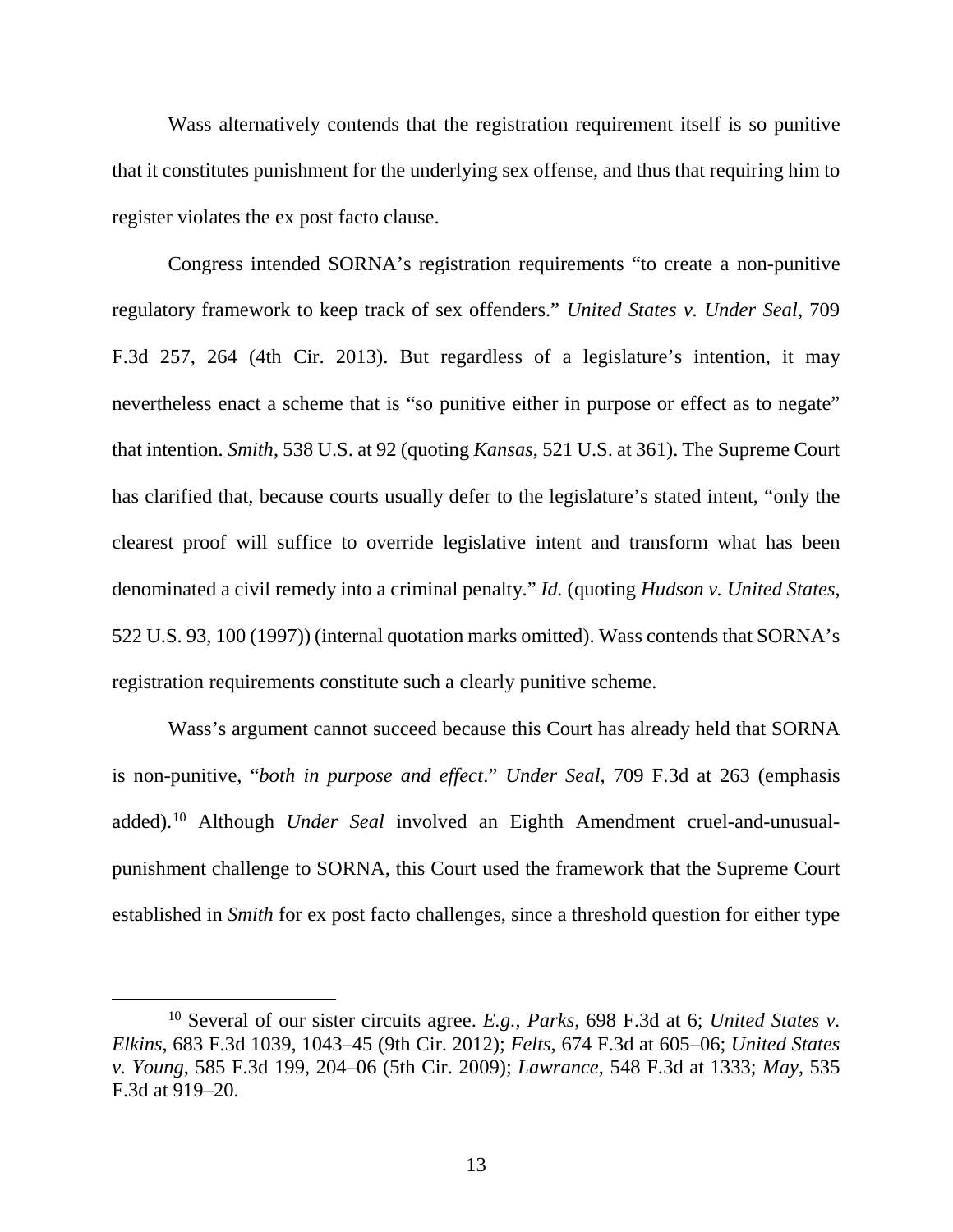of constitutional challenge is whether the statute imposes a punishment. *Cf. United States v. Juvenile Male*, 670 F.3d 999, 1010 (9th Cir. 2012) ("[O]ther circuits have held that SORNA's registration requirement is not even a punitive measure, let alone cruel and unusual punishment.").

In *Smith*, the Supreme Court evaluated the Alaska Sex Offender Registration Act and found it to be nonpunitive. 538 U.S. at 89, 105. The Court first concluded that the Alaska legislature's intent "was to create a civil, nonpunitive regime." *Id.* at 96. The Court then determined that the statute's registration and notification requirements were not sufficiently punitive to overcome this legislative intent. *Id.* at 105. In conducting this analysis, the Court cited five of the seven factors from *Kennedy v. Mendoza-Martinez*, 372 U.S. 144, 168–69 (1963), as providing a "useful"—though "'neither exhaustive nor dispositive'"—framework. *Smith*, 538 U.S. at 97 (quoting *United States v. Ward*, 448 U.S. 242, 249 (1980)).

Under the *Smith* framework, a court asks "whether, in its necessary operation, the regulatory scheme:" (1) "has been regarded in our history and traditions as a punishment;" (2) "imposes an affirmative disability or restraint;" (3) "promotes the traditional aims of punishment;" (4) "has a rational connection to a nonpunitive purpose;" or (5) "is excessive with respect to this purpose." *Id.*<sup>[11](#page-13-0)</sup> The Supreme Court evaluated the Alaska statute using

<span id="page-13-0"></span> <sup>11</sup> The Court noted that the final two *Mendoza-Martinez* factors, "whether the regulation comes into play only on a finding of scienter" and "whether the behavior to which it applies is already a crime," were "of little weight" because "[t]he regulatory scheme applies only to past conduct, which was, and is, a crime." *Smith*, 538 U.S. at 105. This Court agreed in *Under Seal*. 709 F.3d at 264 n.5.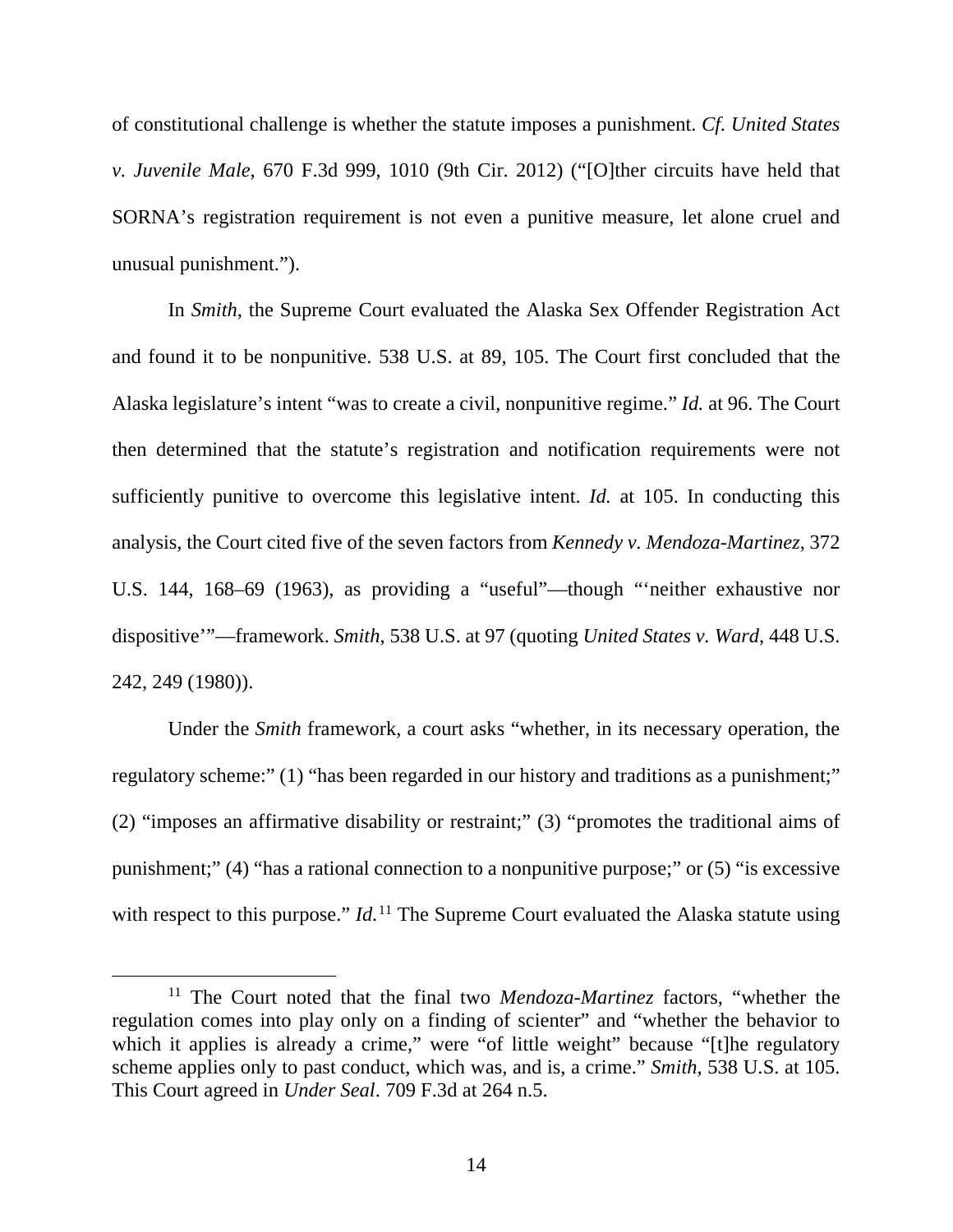each of these factors and found that the statute's challengers could not "show, much less by the clearest proof, that the effects of the law negate[d] Alaska's intention to establish a civil regulatory scheme." *Id.* at 105.

Using the *Smith* framework, this Court held in *Under Seal* that SORNA's registration requirements are nonpunitive. 709 F.3d at 263; *id.* at 264 ("Appellant cannot show, much less by the 'clearest proof,' that SORNA's effects negate Congress' intent to establish a civil regulatory scheme."). We analyzed the registration requirements using the five factors that *Smith* had found to be the most relevant. *Id.* at 265–66. That analysis remains the law of this Circuit and compels the conclusion that "SORNA's registration requirements, as applied to [Wass], do not violate the" ex post facto clause. *Id.* at 266.[12](#page-14-0)

### IV.

Finally, Wass urges us to employ the doctrine of constitutional avoidance to find that SORNA cannot apply to pre-SORNA offenders. Constitutional avoidance is, however, a canon of statutory interpretation.

Here, our interpretation of the statute is circumscribed by precedent. Accordingly, the doctrine of constitutional avoidance does not apply. *See United States v. Awadallah*, 349 F.3d 42, 55 (2d Cir. 2003) ("Th[e constitutional avoidance] rule, which facilitates a choice between alternative interpretations of an ambiguous statute, has no bearing if the meaning of the statute is known." (citing *Dep't of Hous. & Urban Dev. v. Rucker*, 535 U.S.

<span id="page-14-0"></span> <sup>12</sup> *Under Seal* involved a juvenile defendant, whereas Wass is an adult. 709 F.3d at 259. But *Under Seal*'s analysis of the *Smith* factors did not depend on the defendant's juvenile status. *See id.* at 265–66.